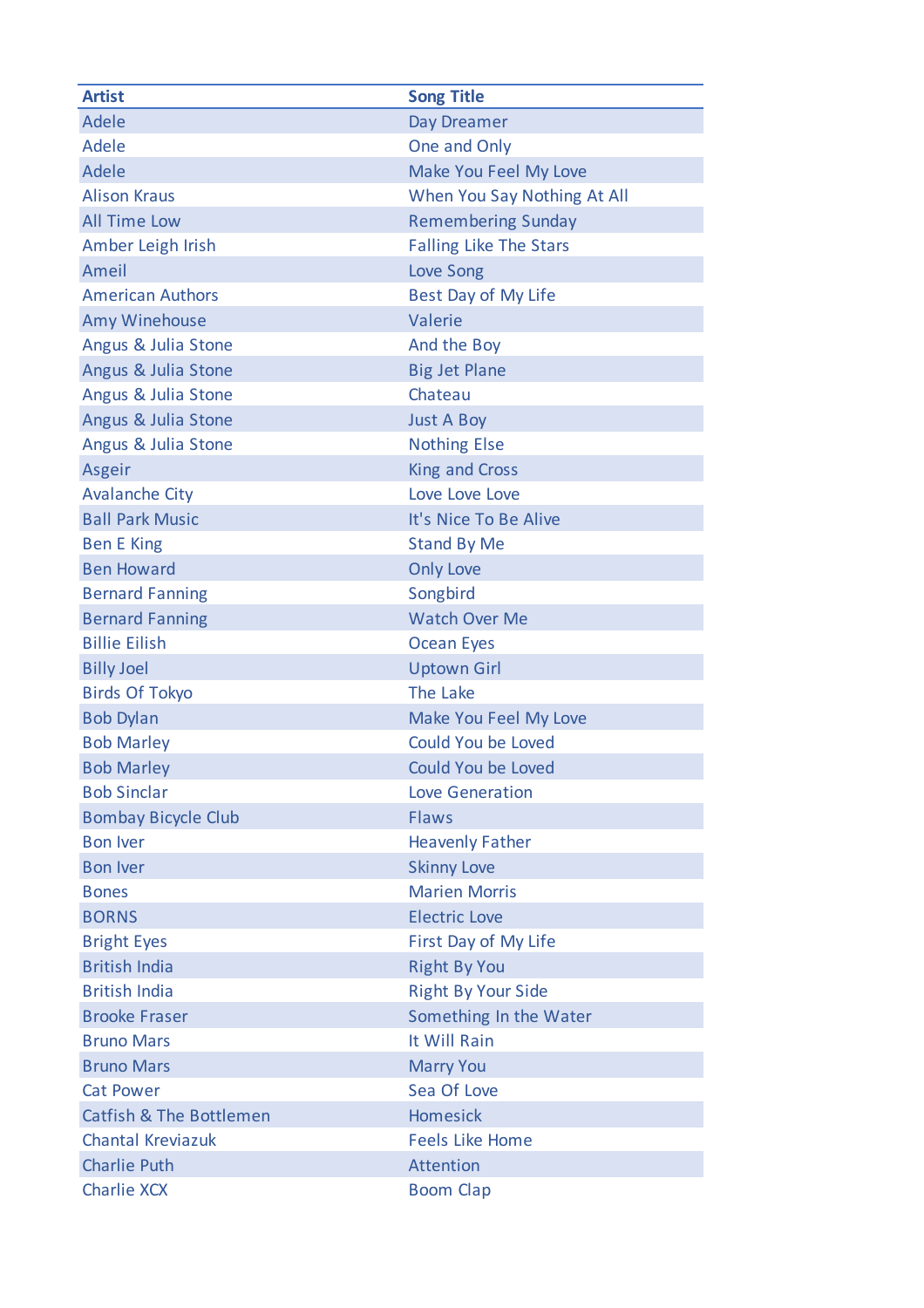| Christina Perri                              | <b>A Thousand Years</b>         |
|----------------------------------------------|---------------------------------|
| Clairo                                       | <b>Bags</b>                     |
| <b>Colbie Callaite</b>                       | <b>Bubbly</b>                   |
| <b>Cold Chisel</b>                           | <b>Flame Trees</b>              |
| Coldplay                                     | <b>Magic</b>                    |
| Coldplay                                     | A Sky Full of Stars             |
| Coldplay                                     | <b>Sparks</b>                   |
| Coldplay                                     | Yellow                          |
| <b>Crowded House</b>                         | <b>Four Seasons in One Day</b>  |
| Cyndi Lauper                                 | <b>Time After Time</b>          |
| <b>Damien Rice</b>                           | The Blowers Daughter            |
| David Gray                                   | The One I Love                  |
| <b>David Gray</b>                            | <b>This Years Love</b>          |
| <b>Dean Martin</b>                           | <b>Everybody Loves Somebody</b> |
| <b>Death Cab For Cutie</b>                   | I Will For You                  |
| DMA's                                        | <b>Believe</b>                  |
| <b>Drake</b>                                 | <b>Marvins Room</b>             |
| Eagle-Eye Cherry                             | <b>Save Tonight</b>             |
| Earth, Wind & Fire                           | September                       |
| <b>Ed Sheeran</b>                            | <b>Give Me Love</b>             |
| <b>Ed Sheeran</b>                            | <b>Kiss Me</b>                  |
| <b>Ed Sheeran</b>                            | Perfect                         |
| <b>Ed Sheeran</b>                            | Shape Of You                    |
| <b>Ed Sheeran</b>                            | The A Team                      |
| <b>Ed Sheeran</b>                            | <b>Thinking Out Loud</b>        |
| <b>Edward Sharp &amp; The Magnetic Zeros</b> | Home                            |
| <b>Ellie Goulding</b>                        | How Long Will I Love You        |
| <b>Ellie Goulding</b>                        | Love Me Like You Do             |
| <b>Elton John</b>                            | <b>Your Song</b>                |
| <b>Elvis</b>                                 | Can't Help Falling in Love      |
| <b>Etta James</b>                            | At Last                         |
| <b>Eva Cassidy</b>                           | <b>Fields Of Gold</b>           |
| <b>Eva Cassidy</b>                           | Somewhere Over The Rainbow      |
| Fiest                                        | 1234                            |
| <b>Fleedwood Mac</b>                         | Everywhere                      |
| <b>Fleedwood Mac</b>                         | <b>Dreams</b>                   |
| Florence & The Machine                       | You've Got The Love             |
| <b>Frank Sinatra</b>                         | LOVE                            |
| <b>Freddie Mercury</b>                       | I Was Born To Love You          |
| <b>Gabrielle Aplin</b>                       | The Power of Love               |
| <b>Gang of Youths</b>                        | Magnolia                        |
| <b>George Ezra</b>                           | <b>Budapest</b>                 |
| <b>Gin Wigmore</b>                           | I Will Love You                 |
| <b>Goo Goo Dolls</b>                         | <b>Iris</b>                     |
| Grease                                       | You're The One I Want           |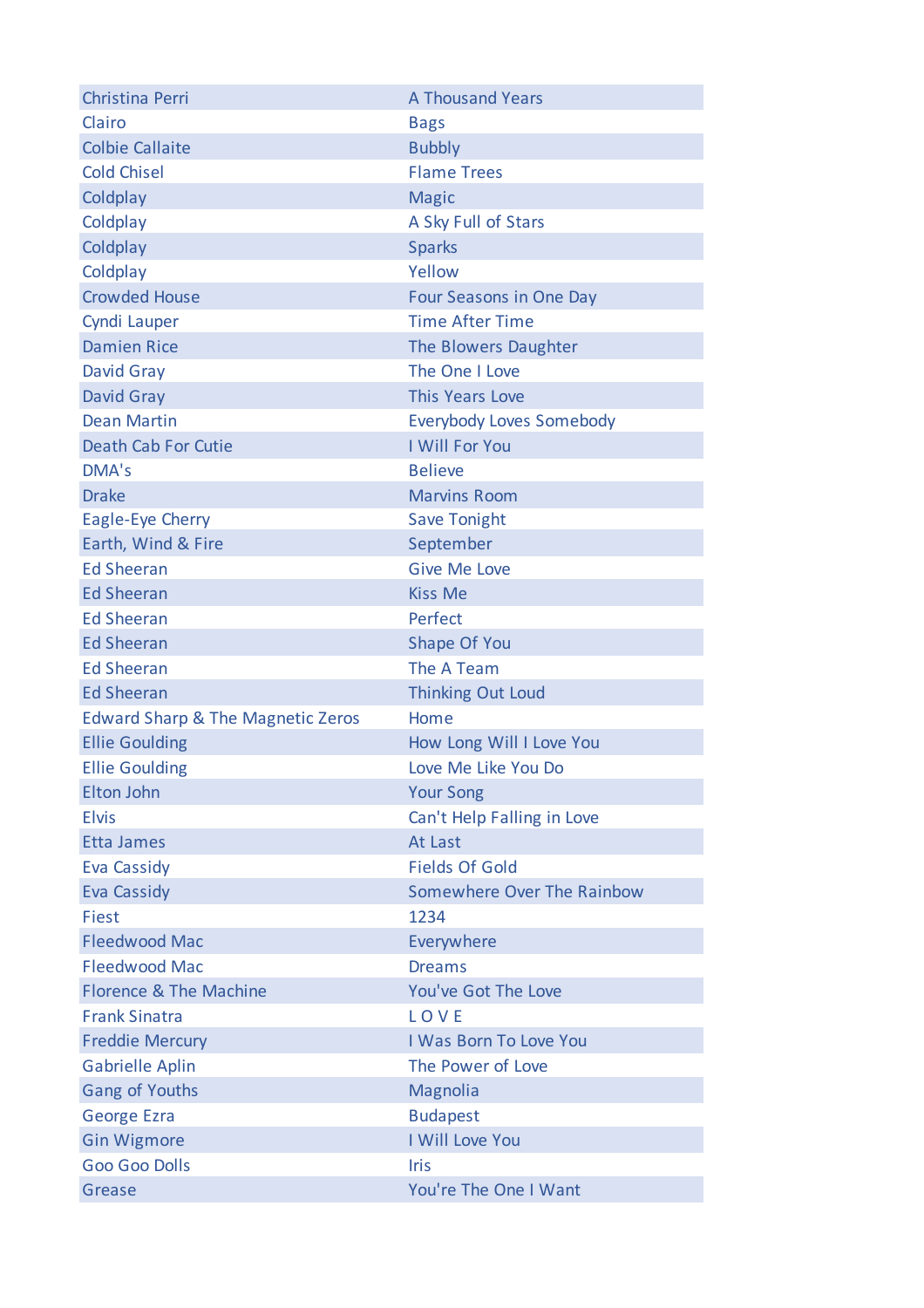| Greenday                  | <b>Time Of Your Life</b>       |
|---------------------------|--------------------------------|
| <b>Hallie</b>             | Sympathy                       |
| <b>Harry Styles</b>       | <b>Watermelon Sugar</b>        |
| <b>Hozier</b>             | <b>Cherry Wine</b>             |
| <b>Hozier</b>             | <b>Like Real People</b>        |
| <b>Ingrid Michaelson</b>  | You and I                      |
| <b>Jack Johnson</b>       | Angel                          |
| <b>Jack Johnson</b>       | <b>Better Together</b>         |
| <b>James Arthur</b>       | <b>Falling Like The Stars</b>  |
| James Arthur              | Say You Won'y Let Go           |
| James Bay                 | Let It Go                      |
| <b>James Blunt</b>        | <b>Bonfire Heart</b>           |
| <b>James Morrison</b>     | I Won't Let Go                 |
| <b>James Morrison</b>     | <b>Precious Love</b>           |
| <b>James Taylor</b>       | Something In The Way She Moves |
| Jamie Lawson              | <b>Wasn't Expecting That</b>   |
| <b>Jason Mraz</b>         | I Won't Give Up                |
| <b>Jess Hudak</b>         | Different Worlds               |
| Jewel                     | Absense of Fear                |
| <b>John Butler Trio</b>   | <b>Only One</b>                |
| <b>John Denver</b>        | Leaving On a Jet Plane         |
| John Legend               | All of Me                      |
| John Lennon               | Imagine                        |
| <b>John Mayer</b>         | XO                             |
| <b>John Mayer</b>         | Your Body is A Wonderland      |
| <b>Johnny Cash</b>        | <b>Walk The Line</b>           |
| <b>Joseph Vincent</b>     | Can't Take My Eyes Off Of You  |
| <b>Josh Pyke</b>          | The Summer                     |
| Juno                      | All I Want is You              |
| <b>Kate Miller-Hiedke</b> | <b>Space They Cannot Touch</b> |
| <b>Kid Cudi</b>           | <b>Pursuit of Happiness</b>    |
| <b>Kim Carnes</b>         | <b>Bette David Eyes</b>        |
| Kings of Leon             | <b>Use Somebody</b>            |
| Lady Antebellum           | <b>Need You Now</b>            |
| <b>Landon Austin</b>      | Once In A Lifetime             |
| Lauv                      | I Like Me Better               |
| <b>Leon Bridges</b>       | <b>Beyond</b>                  |
| <b>Leonard Cohen</b>      | Hallelujah                     |
| Lifehouse                 | You and Me                     |
| Lior                      | This Old Love                  |
| <b>Lisa Mitchell</b>      | Oh! Hark                       |
| Lisa Mitchell             | Valium                         |
| <b>Louis Armstrong</b>    | La Vie en Rose                 |
| <b>Maren Morris</b>       | The Bones                      |
| Maroon 5                  | Sugar                          |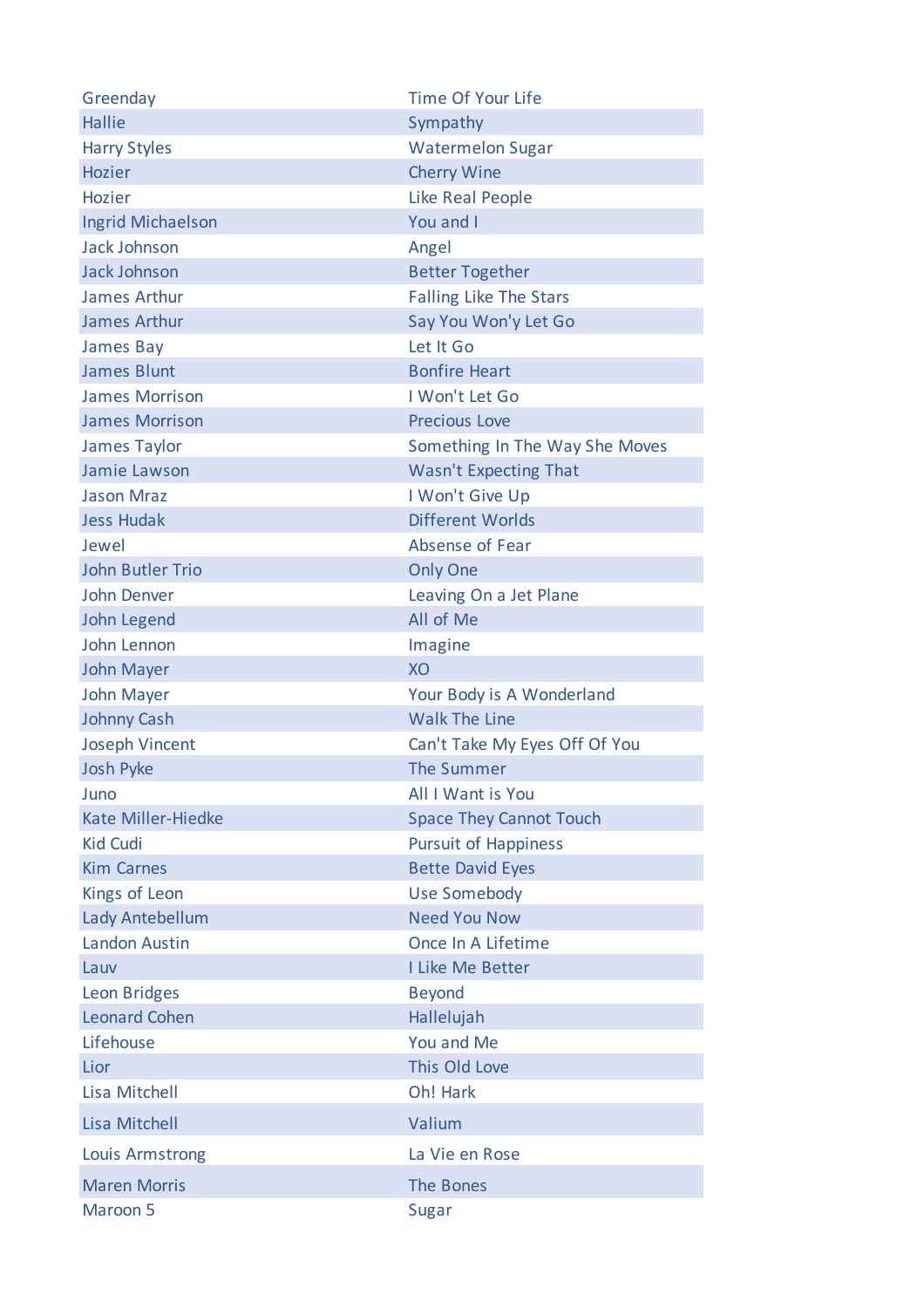| <b>Matt Corby</b>               | <b>Brother</b>                 |
|---------------------------------|--------------------------------|
| <b>Mayday Parade</b>            | <b>Terrible Things</b>         |
| <b>McFly</b>                    | Love Is Easy                   |
| <b>Melanie</b>                  | <b>Brand New Key</b>           |
| <b>Michael Buble</b>            | Everything                     |
| <b>Missy Higgans</b>            | Angela                         |
| <b>Missy Higgans</b>            | <b>Scar</b>                    |
| <b>Missy Higgans</b>            | Sugarcane                      |
| Natalie Imbruglia               | Torn                           |
| <b>Neil Diamond</b>             | <b>Sweet Caroline</b>          |
| <b>Nelly</b>                    | Hot In Here                    |
| <b>Nick Cave</b>                | <b>Into My Arms</b>            |
| Odessa                          | I Will Be There                |
| Of Monsters & Men               | <b>Little Talks</b>            |
| <b>Outkast</b>                  | <b>Hey Ya</b>                  |
| Paramore                        | <b>Only Exception</b>          |
| Passenger                       | And I Love Her                 |
| Passenger                       | Let Her Go                     |
| <b>Pete Murray</b>              | Fly With You                   |
| Queen                           | Crazy Little Thing Called Love |
| <b>Regina Spektor</b>           | Samson                         |
| <b>Rex Orange County</b>        | Loving Is Easy                 |
| <b>Rex Orange County</b>        | It Gets Better                 |
| Rihanna                         | Stay                           |
| <b>Robbie Williams</b>          | She's the One                  |
| <b>Rod Stewart</b>              | <b>Sailing</b>                 |
| <b>Rolling Stones</b>           | <b>Wild Horses</b>             |
| Sam Smith                       | I'm Not The Only One           |
| Sam Smith                       | Latch                          |
| <b>Sam Smith</b>                | Lay Me Down                    |
| <b>Shannon Noll</b>             | <b>What About Me</b>           |
| <b>Sixpence None the Richer</b> | <b>Kiss Me</b>                 |
| <b>Stevie Nicks</b>             | Crystal                        |
| <b>Stevie Wonder</b>            | Isn't She Lovely               |
| <b>Stevie Wonder</b>            | <b>Signed Sealed Delivered</b> |
| <b>Sylvan Esso</b>              | Coffee                         |
| <b>Talking Heads</b>            | Psycho Killer                  |
| <b>Taylor Swift</b>             | <b>Never Grow Up</b>           |
| The All-American Rejects        | <b>Gives You Hell</b>          |
| <b>The Archies</b>              | <b>Sugar Sugar</b>             |
| <b>The Beatles</b>              | <b>Here Comes The Sun</b>      |
| <b>The Beatles</b>              | <b>Blackbird</b>               |
| <b>The Cure</b>                 | <b>Boys Don't Cry</b>          |
| The Jungle Giants               | She's A Riot                   |
| <b>The Killers</b>              | Mr Brightside                  |